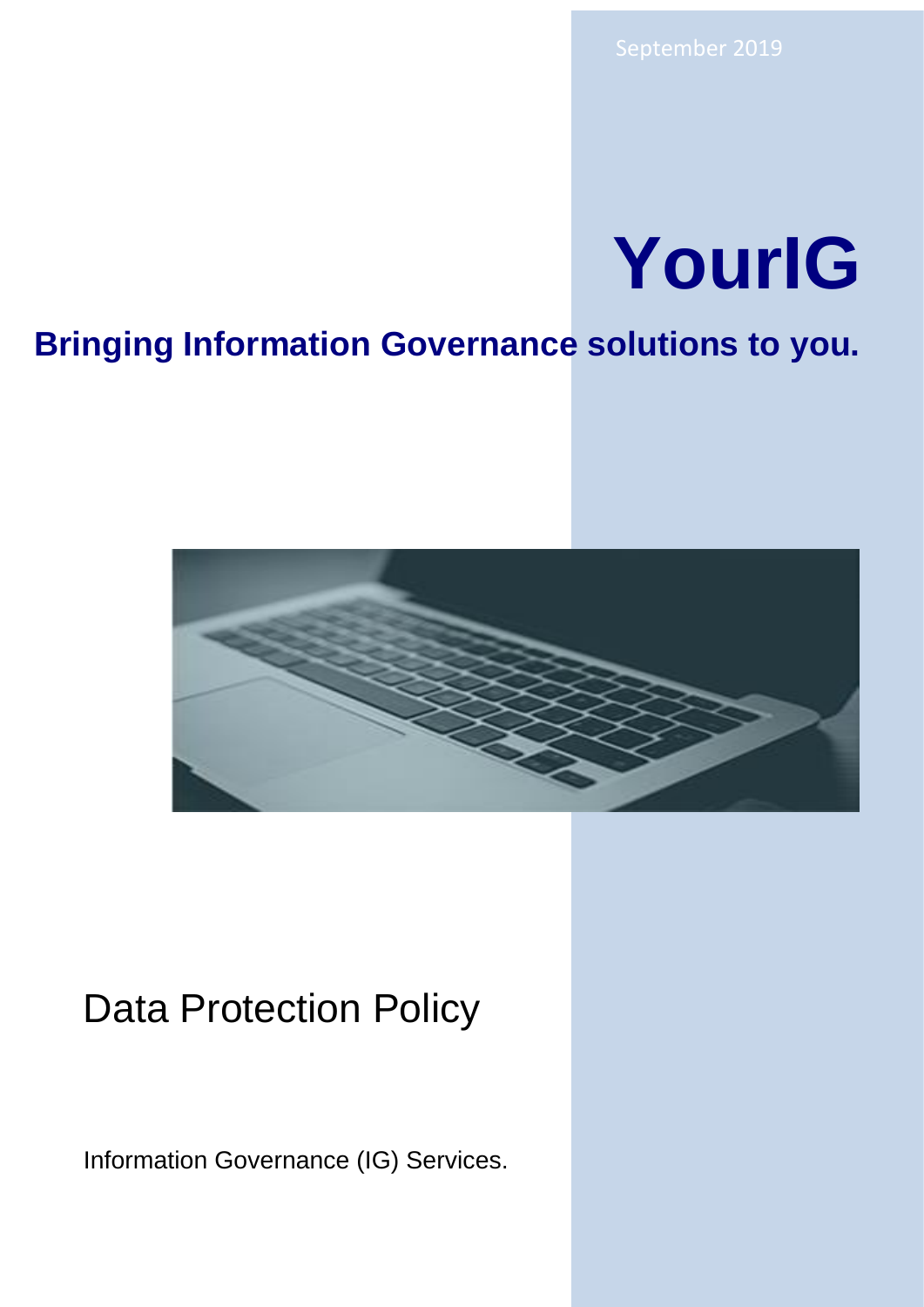



# **Data Protection Policy For Gig Mill Primary School**

#### **Legal Obligations**

Recital 74 of the General Data Protection Regulation (GDPR) states that……

'*The responsibility and liability of the controller for any processing of personal data carried out by the controller or on the controller's behalf should be established. In particular the controller should be obliged to implement appropriate and effective measures and be able to demonstrate the compliance of processing activities with the Regulation, including the effectiveness of the measures. Those measures should take into account the nature, scope, context and purposes of the processing and the risk to the rights and freedoms of natural persons'*

To this end, the School and the School Governing Body has adopted the Policy as specified below.

#### **Scope**

An essential activity within *Gig Mill Primary School* is the requirement to gather and process information about its pupils, staff, parents and other individuals who have contact with the school, in order to enable it to provide education and other associated functions.

In addition, there may be a legal requirement to collect and use information to ensure that the school complies with its statutory obligations.

The UK GDPR defines special category information as *'information about an individual's racial or ethnic origin, political opinions, religious or philosophical beliefs, trade union membership, health, sex life or sexual orientation and genetic and biometric data'*.

Before processing 'special category' information Gig Mill Primary School will identify and document the lawful basis for processing this information. Gig Mill Primary School will only process special categories of personal information in certain situations.

This will be done in accordance with Data Protection Law and other related government legislation.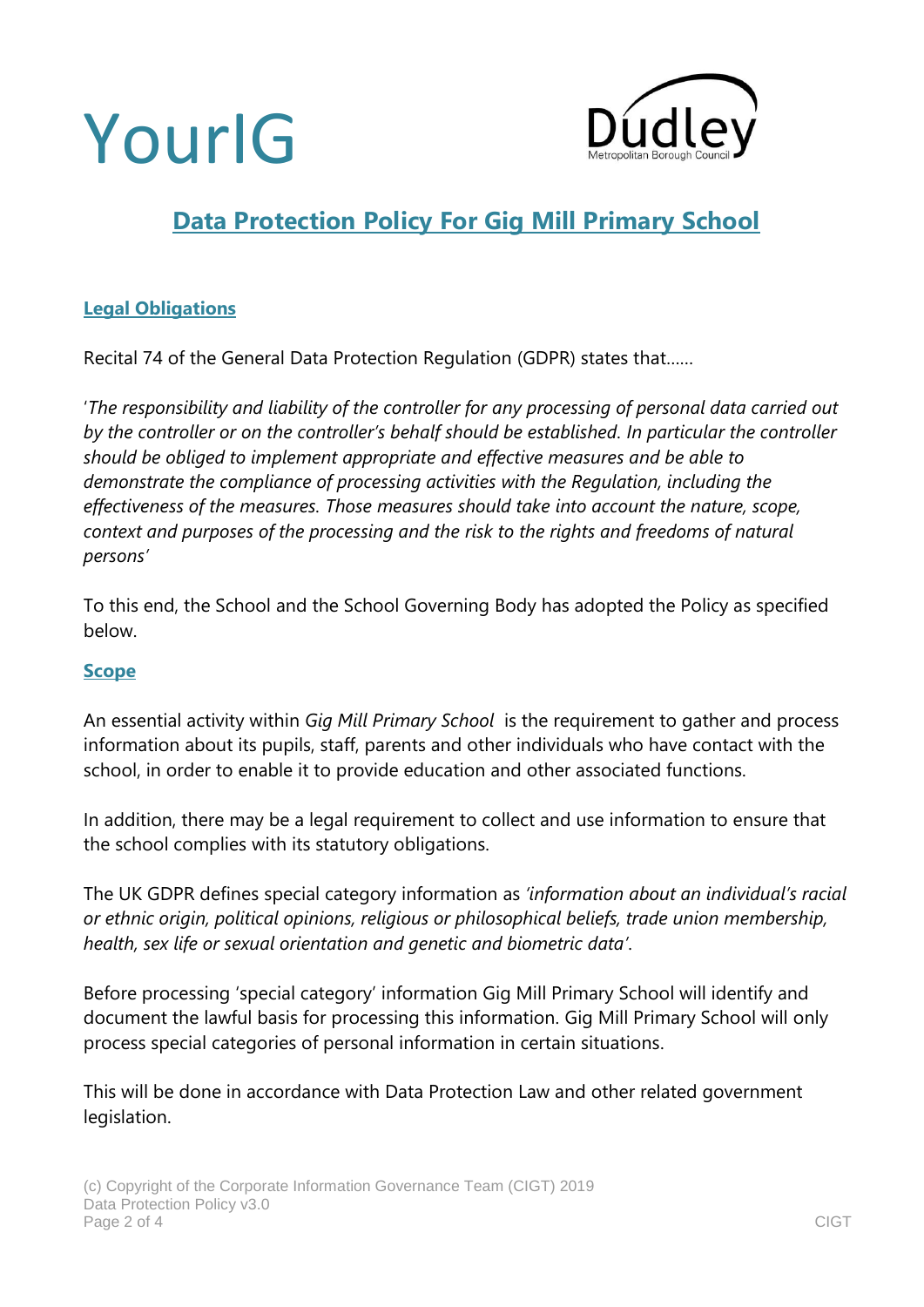This policy applies to employees and pupils of Gig Mill Primary School. It also applies to temporary staff, volunteers and Governors working on behalf of the school.

*Gig Mill Primary School* and the School Governing Body – acting as custodians of personal data – recognise their moral duty to ensure that it is handled properly and confidentially at all times, irrespective of whether it is held on paper or by electronic means. This covers the whole lifecycle, including:

- The obtaining of personal data;
- The storage and security of personal data;
- The use of personal data;
- The disposal/destruction of personal data.

*Gig Mill Primary School* and the School Governing Body also has a responsibility to ensure that data subjects have appropriate access to details regarding personal information relating to them.

# **Objectives**

By following and maintaining strict safeguards and controls, *Gig Mill Primary* School and the School Governing Body will:

- Acknowledge the rights of individuals to whom personal data relate, and ensure that these rights may be exercised in accordance with Data Protection Law;
- Ensure that individuals are fully informed about the collection and use of personal data through the publication of the school's Privacy Notice;
- Collect and process personal data which is adequate, relevant and limited to what is necessary in relation to the purposes for which they are processed;
- Ensure that adequate steps are taken to ensure the accuracy and currency of data;
- Ensure that for all personal data, appropriate security measures are taken both technically and organisationally – to protect against damage, loss or abuse;
- Ensure that the movement of personal data is done in a lawful way both inside and outside the organisation and that suitable safeguards exist at all times.

# **Achieved by**

In order to support these objectives, the *Gig Mill Primary School* and the School Governing Body will:

- Have a **"Senior Information Risk Owner"** (SIRO) to ensure that there is accountability and that Information Risk is recognised at a Senior Level;
- Have a designated **"Data Protection Officer**" (DPO) to meet the school's obligations under Article 37 of GDPR

(c) Copyright of the Corporate Information Governance Team (CIGT) 2019 Data Protection Policy v3.0 Page 3 of 4 CIGT CONTROL CONTROL CONTROL CONTROL CONTROL CONTROL CONTROL CONTROL CONTROL CONTROL CONTROL CONTROL CONTROL CONTROL CONTROL CONTROL CONTROL CONTROL CONTROL CONTROL CONTROL CONTROL CONTROL CONTROL CONTROL CONTR